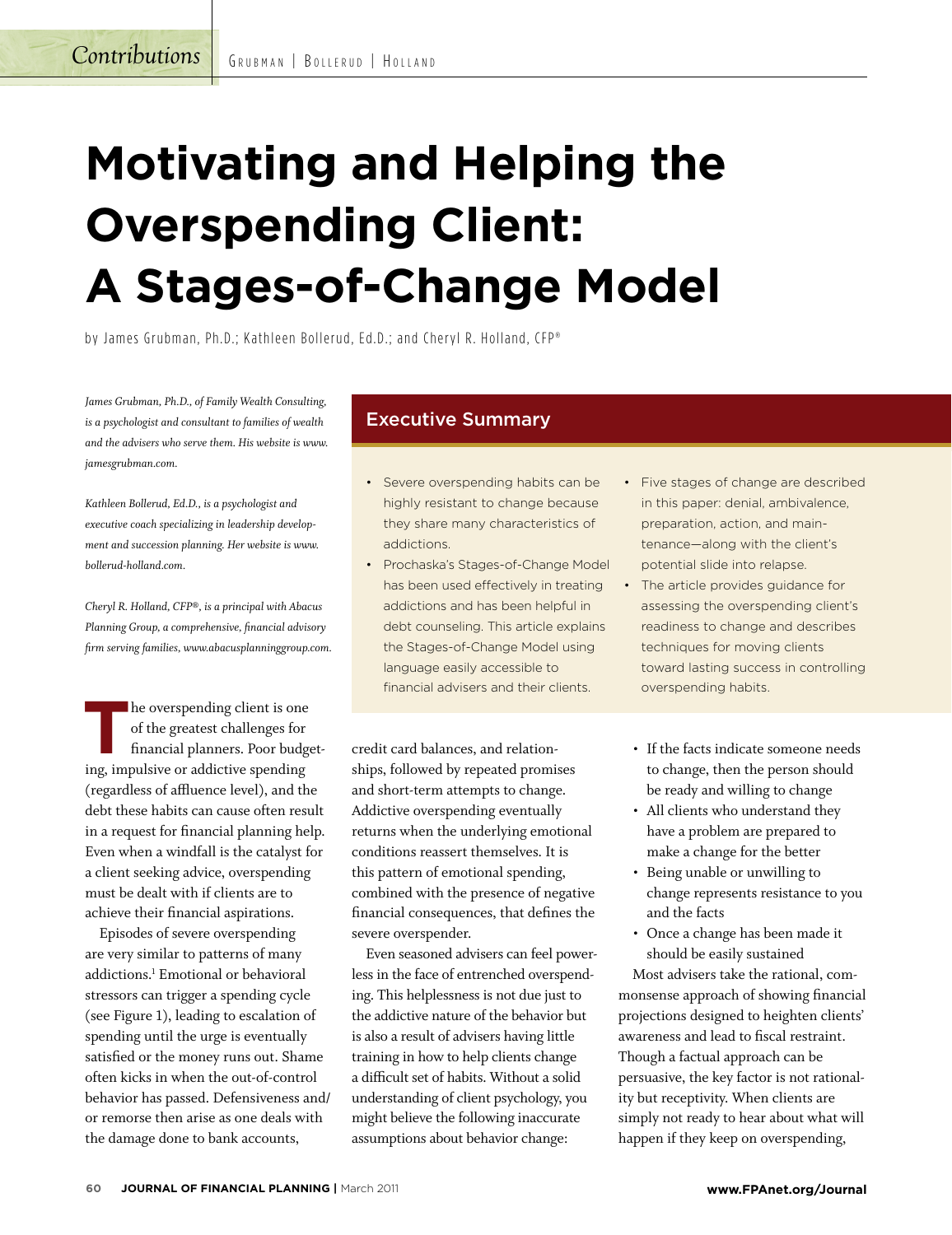**Figure 1: Episode of an Addictive Pattern of Overspending** "Hangover" period of Escalating regret, shame, overspending promises as urge to spend change, strengthens triminations Urge is satisfied or spending  $\uparrow$ gets exhausted Spending **Spending** Reset Onset of back to stress or baseline behavioral with triggers readiness for next episode **Time**

*ambivalence* (the person explores reasons for and against change) to *preparation* (the person prepares for and commits to change) and ultimately to *action* (the person actively engages in establishing new behaviors in place of the old). Upon successfully completing the first four stages, the person moves to *maintenance* in which he or she works to sustain the changes. The model also addresses the major challenge in sustaining change the phenomenon of *relapse*. During relapse, the person may slip from current change efforts and return to an earlier stage. The universality of these stages in behavioral change is remarkable.

 Experts in consumer credit counseling have used the Stages-of-Change Model with good success.<sup>5</sup> The model addresses the ingredients for change at the client level and the adviserrelationship factors that influence change behaviors. The financial planning profession, however, remains largely unaware of the model despite its excellent utility. Even when advisers are aware of the model, the techniques for applying it have not been well documented.

# **Accurately Assessing a Client's Stage of Change**

Table 1 describes the stages of readiness and how they appear with the overspending client. Prochaska's term for each stage is presented in italics. We suggest using simpler terms for both clients and advisers to understand.

 The stages of change in overspending may be conceptualized and measured along a type of Readiness Ruler<sup>6</sup> (see Figure 2). In order to motivate clients to change overspending, you have to be able to identify where the client is in the change progression and intervene with techniques effective for that stage. Miller and Rollnick7 describe "motivational interviewing," a method for eliciting a person's intrinsic motivation to change. While their work focused on helping clients deal with addictions, its application for financial advisers is useful for understanding and helping the overspending client.

 You can evaluate the client's changereadiness through the use of guiding questions, careful listening, and close attention to the client's behavior. When it comes to behavioral change,

your best warnings will fall on deaf ears.

 Another common approach is to use persuasion techniques grounded in sales and marketing. You might view the overspending client who is hesitant or in denial as a challenge to be conquered rather than as a person to be understood and helped. When reason and persuasion don't succeed, the temptation is to blame the client for the failure of the financial plan. Lack of progress and the corrosive effects on the client-adviser relationship can lead you to either fire your client outright or allow the relationship to deteriorate to the point where he or she doesn't return.

 Several authors have described psychological issues that may underlie excessive spending.<sup>2</sup> Though accurate, these approaches often lack practical, actionable recommendations beyond simply helping the client get past his or her emotional money issues. Change can be a process occurring in specific, predictable steps facilitated by the knowledgeable professional. Knowing how to accurately identify and assist the process of change enables you to tailor interventions to your client's situation. This knowledge is critical to your success with overspending clients.

## **The Stages-of-Change Model**

A groundbreaking model of how people change was first published by James Prochaska, Carlo DiClemente, and their colleagues in the late 1970s.<sup>3</sup> Termed a "trans theoretical" model because of its agnostic stance on psychological theories of personality or treatment, the Stagesof-Change Model has been employed extensively for smoking cessation, weight loss, exercise, stress management, and substance abuse.<sup>4</sup>

 In Prochaska and DiClemente's model, the road to behavioral control essentially tracks the progression in the client's readiness to change. It starts with *denial* (the person is unaware of the need for change) then moves through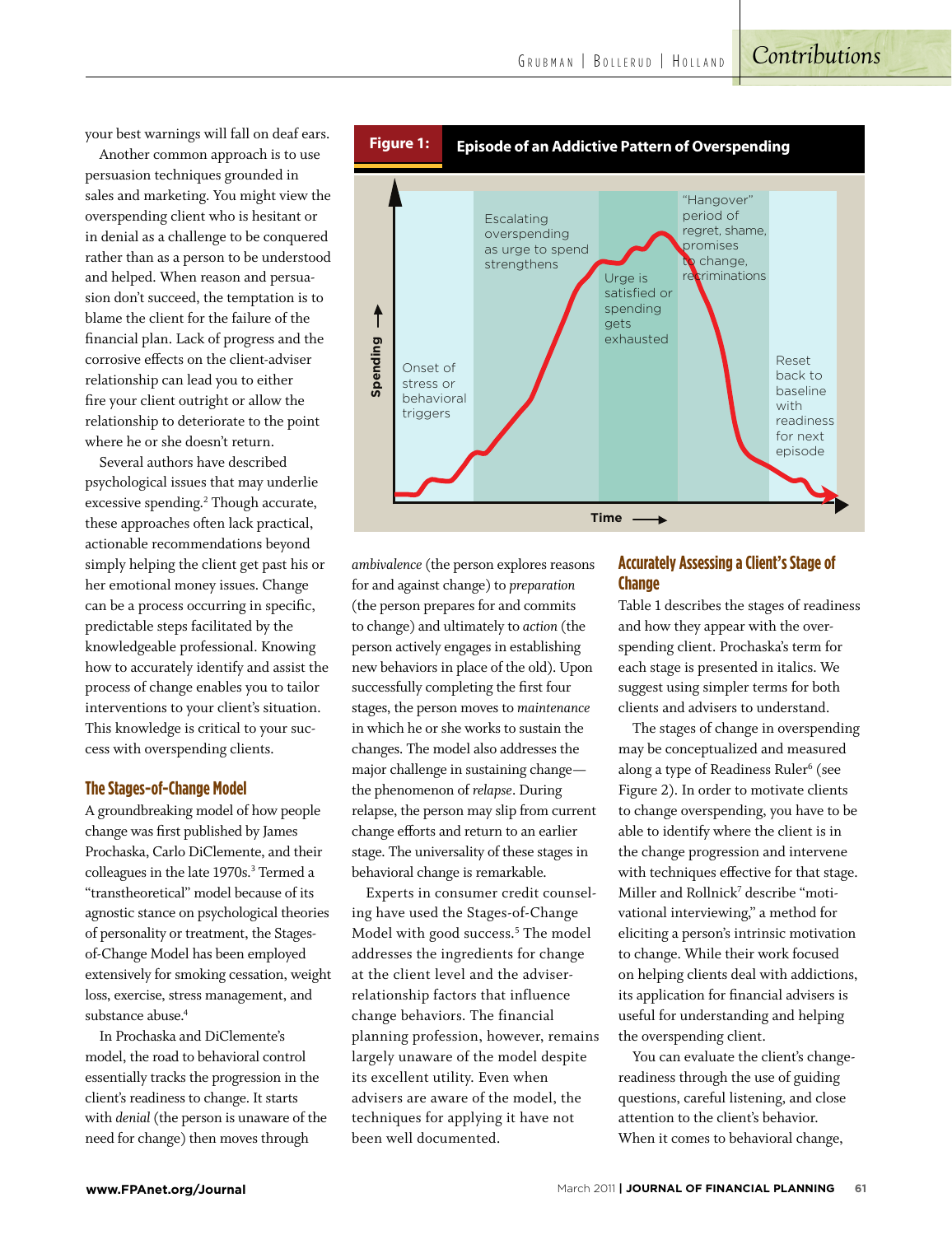| <b>Stages of Change for Overspending</b><br>Table 1:                   |                                                                                                                                                                                                                                 |                                                                                                                                                                                                                                                                                                                                                             |
|------------------------------------------------------------------------|---------------------------------------------------------------------------------------------------------------------------------------------------------------------------------------------------------------------------------|-------------------------------------------------------------------------------------------------------------------------------------------------------------------------------------------------------------------------------------------------------------------------------------------------------------------------------------------------------------|
| <b>Stage of Readiness</b>                                              | <b>General Description</b>                                                                                                                                                                                                      | <b>Relevance to the Overspender</b>                                                                                                                                                                                                                                                                                                                         |
| <b>Denial</b><br>"Ignorance is bliss."<br>Precontemplation             | Person has not yet considered the possibility of<br>change due to lack of awareness of the problems or<br>failure to see a need for change.                                                                                     | Client does not recognize the long-term self-<br>destructive implications of depleting principal,<br>high credit card debt, inadequate savings, and<br>failure to follow a financial plan.                                                                                                                                                                  |
| <b>Ambivalence</b><br>"Well, maybe "<br>Contemplation                  | Person vacillates between reasons to change and<br>reasons to stay the same.                                                                                                                                                    | Client may see some benefits of curbing<br>spending, but is unconvinced of the need for<br>change or not ready to implement it yet. Client<br>may not be ready to let go of the apparent<br>benefits of spending.                                                                                                                                           |
| <b>Preparation</b><br>"I'm ready-what do I need to do?"<br>Preparation | Person recognizes he or she must do something but<br>may not know what to do. Needs specific plans to<br>implement the change and a supportive coach to<br>provide guidance.                                                    | This window of opportunity is genuine. Client<br>is open, motivated, and interested in ideas and<br>tools for new behaviors. Client needs concrete<br>help developing change strategies and a<br>roadmap toward fiscal prudence.                                                                                                                            |
| <b>Action</b><br>"I'm doing it."<br><b>Action</b>                      | Person learns what to do differently and acts to bring<br>about the change. Needs a knowledgeable coach to<br>fine-tune efforts, provide praise for success, and lend<br>support during setbacks.                               | Client works on spending issues despite the<br>difficulty. Client is receptive to input from the<br>adviser and will benefit from coaching despite<br>obstacles. As self-esteem and self-control<br>improve, the change becomes real.                                                                                                                       |
| <b>Maintenance</b><br>"I'm sticking with it."<br>Maintenance           | Person works on efforts to sustain the change by<br>cementing new behaviors. Needs to maintain<br>optimism in the face of struggle and learn from<br>relapse episodes. If successful, the new pattern is<br>now the status quo. | Client works to stay with the financial plan and<br>maintain spending limits. Client needs structure<br>to sustain the change efforts and avoid getting<br>derailed back into relapse. Input is needed from<br>a patient financial adviser about learning from<br>relapse(s), anticipating relapse risks, and staying<br>on track with restrained spending. |
|                                                                        | <b>Throughout All Stages</b>                                                                                                                                                                                                    |                                                                                                                                                                                                                                                                                                                                                             |
| Relapse<br>"I screwed up."<br>Relapse                                  | A normal and sometimes necessary part of the<br>change process. Relapses may occur in small or<br>large ways as new behaviors struggle with old<br>behaviors or with unexpected stresses.                                       | Old habits reassert themselves and client<br>sometimes reverts to budget-busting behaviors.<br>Emotional patterns also return, with<br>embarrassment, helplessness, and a sense of<br>failure. Financial adviser needs to help get client<br>back on track and provide encouragement when<br>client feels depleted and discouraged.                         |

the client's actions truly speak louder than words. Some useful questions to evaluate readiness include:

 On a scale of 1–10, where 1 is "not at all" and 10 is "extremely":

- How important is it for you to change your spending patterns? Where would you say that you are?
- How confident are you that, if you decided to change your spending habits, you could do it?

 Clients will base their responses on their readiness to change. Deniers will likely answer with low numbers (1–3); clients who are ambivalent may respond mid-range (4–6); and clients who are prepared to act will respond with high numbers (7–10).

 Ask clients to respond to the following questions:

- 1. Do you think that you might change your spending in the next six months?
- 2. Do you intend to do something about your spending in the very near future (next month)?
- 3. Are you ready to take action now to deal with your spending?

4. Have you made progress on your spending and then slipped?

5. Have you resolved your spending problems more than six months ago?

 Deniers will answer no to most or all of the inquiries. People who are ambivalent may answer yes to question 1 or 2, although they may be only partially convinced of the need to change. Preparation and action clients will answer yes to questions 2 and 3, and they may endorse question 4 if they've previously attempted some change on their own. A person in relapse will respond positively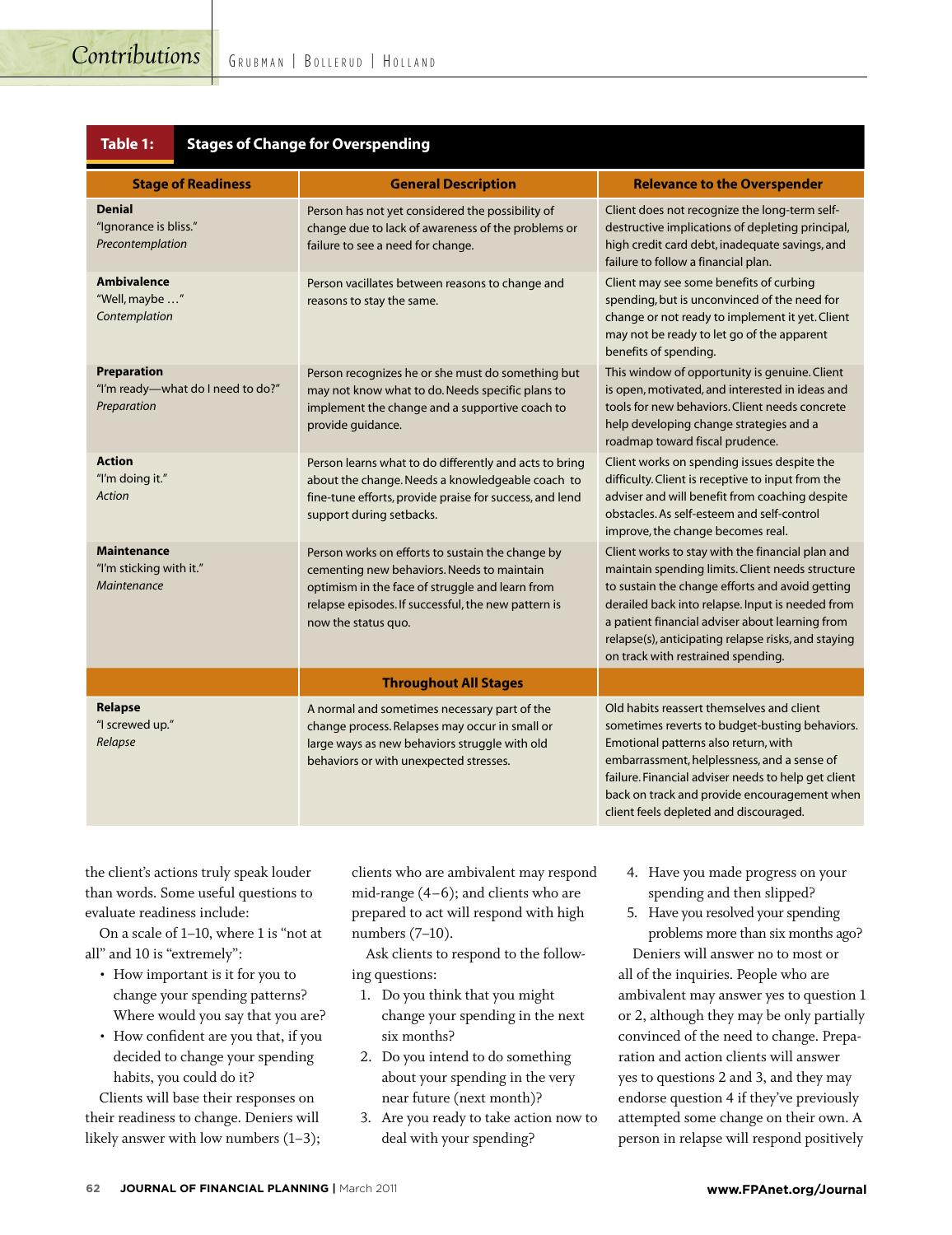GRUBMAN | BOLLERUD | HOLLAND | Contributions

to question 4. A person in the maintenance stage will probably answer yes to question 5.

## **Approaching Clients in the Denial Stage**

Overspending clients in the denial stage are either unaware of their problem with spending or unwilling to change it. They don't acknowledge any need to change and can be quite defensive about it. A client who is deeply entrenched in denial will be impervious to logic or persuasion by advisers tempted to cajole them into "facing reality." Arguing, criticizing, shaming, or blaming clients in denial will usually just worsen their resistance.

 Any attempt to work with deniers requires building rapport, exploring discrepancies between the client's personal aspirations and their spending behavior, and educating clients while remaining neutral and helpful. The main priority is to develop a solid working relationship. These clients need to feel understood, not judged, if they are to lessen their defensiveness. By encouraging clients to describe what is currently happening financially and how they would ideally want it to be, you can stimulate discussion about the need for change. Many deniers are not ready to listen to the implications of their overspending until they hear about it from someone who has a nonjudgmental manner. Only then can you educate them, provide benchmark information, and demonstrate the long-term financial impact of their current path. This stance is the only one to take with clients in denial if you want to lay the groundwork for possible change later on.

 A strategy with clients in denial is to inquire, "It seems your spending is something that you really don't want to change at this point. Is that the case?" With confirmation, you can comment, "It feels irresponsible for me not to point out your potential financial



jeopardy. At the same time, I don't want to ruin our relationship trying to convince you. How do you think I can be helpful to you?" The client's response to this conversation will give you good information about whether the advisory engagement is even viable.

 Deniers are often brought to a financial adviser by someone in their life who is not in denial but is suffering from the overspending loved one and actively wants that person to change. The partner may be much more motivated for the change than the client is. Working with the couple may be more helpful than with the overspending individual alone. Nonetheless, you need to build rapport with both partners as much as possible, maintaining a neutral and helpful posture to avoid the risk of undermining trust with the denier by obviously siding with the partner.

 Ultimately, you need to evaluate whether to commit time and energy to working with a person entrenched in denial or to devote your resources with clients more responsive to change. If you accurately assess the potential client as not ready to change, it's best to refuse the advisory engagement. Repeated, ineffective efforts to change a denier can be a drain not only on time and resources but also to your emotional level, leading to burnout. (See "Evidence of a Mismatch" sidebar.)

#### **Working with the Ambivalent Client**

Ambivalence may be the most challenging yet potentially the most rewarding stage for you to address. Ambivalent clients consider the possibility of change but are not ready to make a commitment to it. Compared to deniers who talk convincingly about the status quo with minimization of its downside, the ambivalent client will speak about both the pleasures and the perils of overspending.

 Charts, graphs, and spreadsheets showing financial projections may be highly useful for clients in ambivalence because there is increasing receptivity to learning about the consequences of their behavior. However, the biggest danger in working with ambivalent clients is to assume they are wholly determined to solve their spending problem. Ambivalent clients may be barely out of denial, or they may be still a long way from jumping off the fence into preparation. The adviser who starts trying to move the client away from overspending habits too quickly will find this pressure backfires. The client will give many "Yes, but …" responses, coupled with reasons why these plans can't work. At that point, you need to recalibrate and recognize that the client may need more support to move through ambivalence to preparation for action.

 Your goal should be helping the client explore and resolve ambivalence rather than stay stuck in it. How you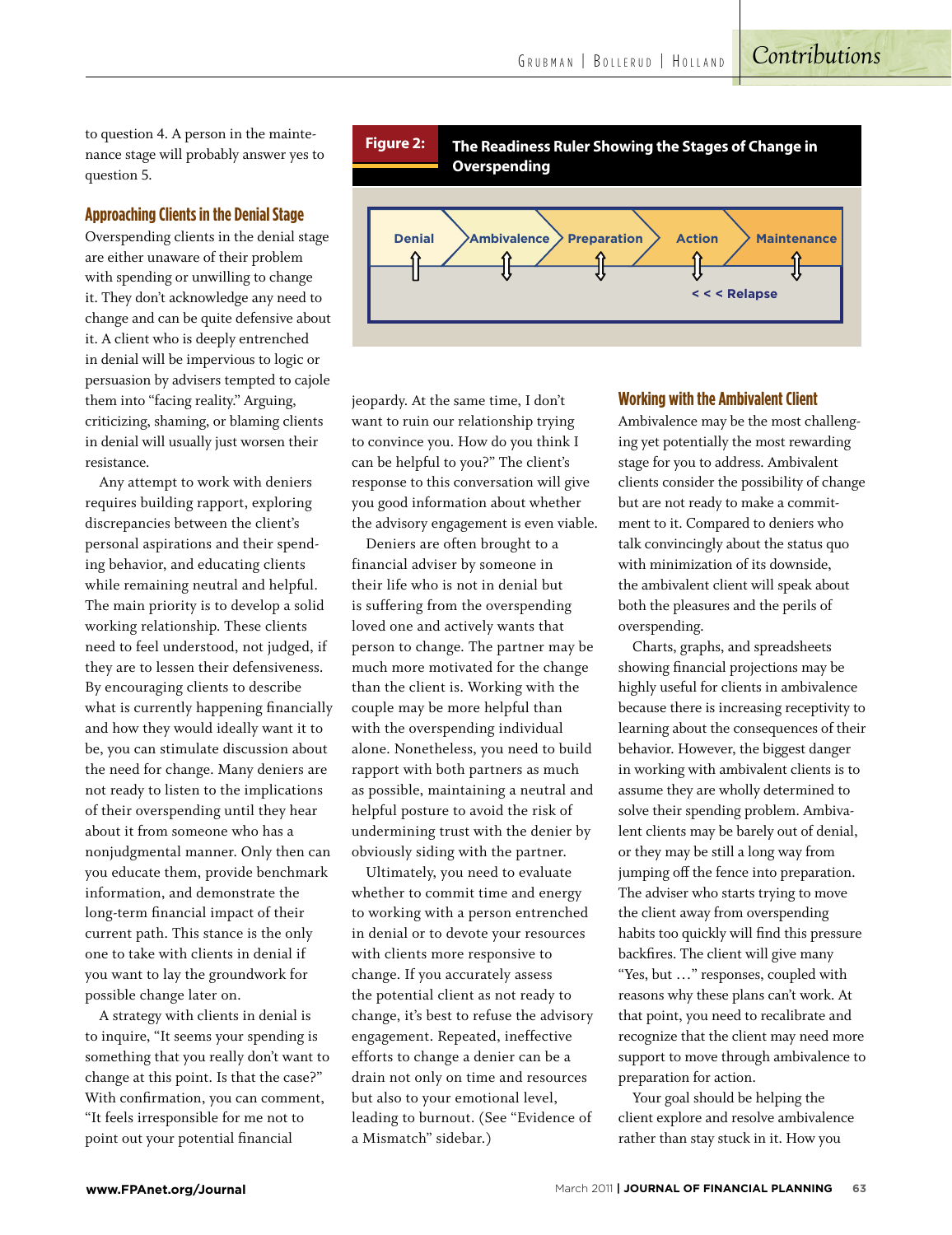# Evidence of a Mismatch Between Your Expectations and the Client's Readiness

#### **For You**

- You feel chronically frustrated with your client's slowness to change
- You keep revisiting the same issues or tasks with your client, meeting after meeting
- You find yourself trying to persuade the client more than helping or collaborating with the client
- You take the client's "stubbornness" as a challenge to overcome, yet your efforts don't lead to sustained change
- You find yourself not wanting to work with the client any more
- You vent to colleagues about your frustrations with the client
- You sometimes lose sleep over your client's lack of progress with the plan
- You don't look forward to meetings with the client

#### **For Your Client**

- The client says, "Yes, but …" to many of your points
- The client seems to be avoiding you
- The client expresses hesitation or skepticism despite your persuasion
- The client spends more time defending his position than asking for change

interact with the client can substantially influence the direction in which he or she resolves this ambivalence.<sup>8</sup> If you are overly persuasive or confrontational, the resistance will go up. If you are supportive and open, the resistance will go down. The client will talk more about the need for change.

 Ambivalent clients need to have someone acknowledge both sides of the argument in their head and their heart. You can build rapport by comments such as: "It seems part of you recognizes spending is an issue and part of you isn't ready to deal with it yet—is that what you are feeling?" If this statement rings true with the client, ask about the *benefits* of spending the way they do. It's counter-intuitive, but starting with an examination of the benefits of "no change" will often lead to *the client's*  exploration of the problems of the status quo and the advantages of change. Also, questions such as, "What concerns you most about your current or future financial situation?" can draw out the "change" side of the client's ambivalence. You can then gently reflect back upon the pros and cons in a neutral way. This review allows the client to hear his or her own reasoning in all its complexity, potentially increasing motivation to resolve things.

 Keep in mind that ambivalent clients often cannot envision what would have to be done to conquer the overspending. They may over- or under-estimate the difficulty of changing. Encouraging a discussion of potential action steps for the client *without persuasion* may allow the ambivalent client to develop optimism that change is possible. What ambivalent clients need is both support and information offered in a low-key manner.

#### **When the Client Is in the Preparation Stage**

Preparation is the stage when clients make a preliminary decision to change their overspending habits. At this point, clients may start to do more reading about better financial habits on their own, they will take your financial projections to heart, they notice the

downsides of overspending by others, and they experience their own disasters more clearly and painfully. They are coming off the fence onto the side of change. A client will signal this shift through decreased resistance to change, increased talk about the disadvantages of the status quo, more frequent statements about their intent to change, more active requests for how to manage their money responsibly, and more careful follow up on any homework requests. The client is prepared to start making the change.

 Recognizing this window of opportunity to facilitate new behaviors is crucial. The key at this point is to be neither too pushy nor too vague in developing a plan. Enhance the client's commitment to change and to think through action steps by first soliciting suggestions from the client about how he or she might change the overspending. Offer questions such as:

- It sounds like you don't think you can continue to spend this way—what do you think you could do differently?
- What changes, if any, are you thinking about making?
- What works for you when you do budget and spend carefully? How have you succeeded in the past?
- What do you see as your options or next steps?

 Because people are often most receptive to their own ideas, eliciting self-advice from the client can be highly motivating. Phrase these questions tentatively, discussing what the client "might consider" rather than pushing for commitments. Then, after the client requests it or you respectfully ask the client's permission, you can offer advice based on professional experience and expertise. Give advice in a way that acknowledges the client's ultimate control and decision-making. In addition, the client will often need help thinking through the obstacles to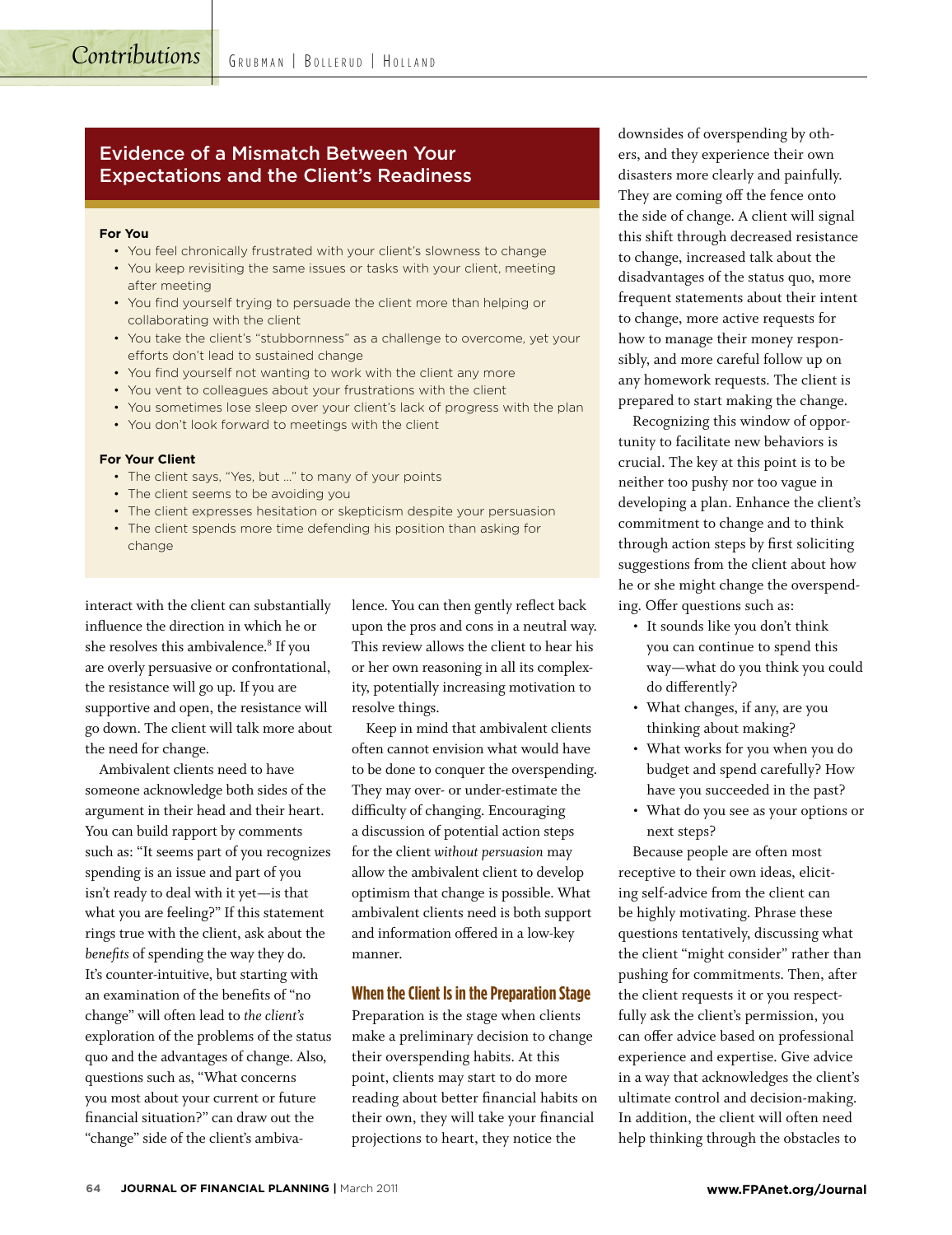GRUBMAN | BOLLERUD | HOLLAND | Contributions

their new behaviors and how to deal with them.

 Your role is as a supporter, guide, and mentor. The outcome of the preparation phase should be a concrete plan of action with clear goals and feasible strategies for change.

# **The Client Moves into Action**

The action stage is the one most advisers love, because change is clearly happening and problem-solving strategies come to the forefront with a motivated client. You should explicitly ask how to be helpful as the client works on the new spending behaviors, becoming a partner and collaborator working with the client to achieve their goals. As the client implements the plan, it can be helpful to periodically summarize the client's financial goals and the steps to achieve these goals.

As clients take financial actions such as cutting up credit cards and saving more, they will also be learning new emotional behaviors such as allowing spending urges to pass and finding new ways to manage stress. They need to learn how to handle those emotional triggers that would normally initiate an episode of overspending. Clients need frequent check-ins about how they are doing, both financially and emotionally. During these sessions, you provide confirmation and support to clients that they are on the right path to achieve their goals. You can watch for any renewed ambivalence and deepen the client's commitment to action by questions such as, "Is this what you want to do?" Some clients will benefit from writing out their plan or making a public commitment by sharing their decision with important people in their lives. You should also acknowledge how difficult the effort may be and offer praise and encouragement. Meanwhile, you and the client monitor the plan and work together to adjust parts that may need to be revised.

# **Managing Relapse**

The Stages-of-Change Model recognizes relapse as a normal and sometimes necessary part of the change process. It is a rare person who does not slip and regress to an earlier stage. What is important is that relapses not be viewed as failure but as normal stumbling blocks on the path to success. Just as mistakes are part of learning any new behavior, relapses reveal much-needed information about what was not adequately anticipated, what skills need special attention, and what risks are most likely to derail this individual client.

 Relapse must be carefully assessed. You can ask:

- How long and how hard did you work to improve before the relapse? What successes had you achieved?
- Are you slipping because you don't have the skills yet, or because you have the skills but didn't use them? Do you need new skills, or more strategizing about how to stay on track?
- Did you run into a situation that you were unprepared for and need to learn from?
- Were you gradually backsliding before this occurred? In what ways?
- What have you learned from this relapse that can be helpful in the future?

As the adviser, your efforts should focus on helping the client get back to action rather than falling into preparation, ambivalence, or (worst of all) denial. Relapsing clients need help to avoid excessive discouragement and to recommit to their financial goals. You too may need to keep these principles in mind and not become too discouraged or frustrated. By normalizing the relapse experience and focusing on learning from it, both you and your client can keep on track.

## **The Ultimate Goal: Maintenance**

Even when the client has taken effective action to control overspending, the path forward may be neither smooth nor straight. Clients will often miss their old lifestyle and feel a pull toward old spending behaviors. During the maintenance stage, clients need to consolidate the gains they have made, building in routines and methods to help sustain their new lifestyle. They may also have to develop techniques to deal with old cues or new triggers for spending.

 You should continue to be engaged at this stage on a tapered schedule of meetings. You will be more helpful than you think in reinforcing the client's efforts, praising success toward spending or saving milestones, and pointing out benefits of the newfound financial independence. A hidden benefit is that you will be able to catch early signs of relapse and step in with support and education about the risks of relapse.

# **Tips for Using the Stages-of-Change Model with Clients**

From our experience, financial planners can expect reasonable progress using this model with an individual client within approximately 12 to 24 months of beginning the process. Several tips may be useful to keep the process moving. Teaching the stages of change to the client at the start can help build understanding and acceptance of the client's experience. Along the way, periodically assessing and discussing where the client is in the cycle can keep momentum going and motivate the client toward the next effort. Clients do not always fit neatly into one stage, or they can seem to cycle through stages within a severalmonth time span. You can sort through any confusion by going back over the model with the client to get his or her sense of what is happening.

 Many clients who are attempting to leave addictive spending behind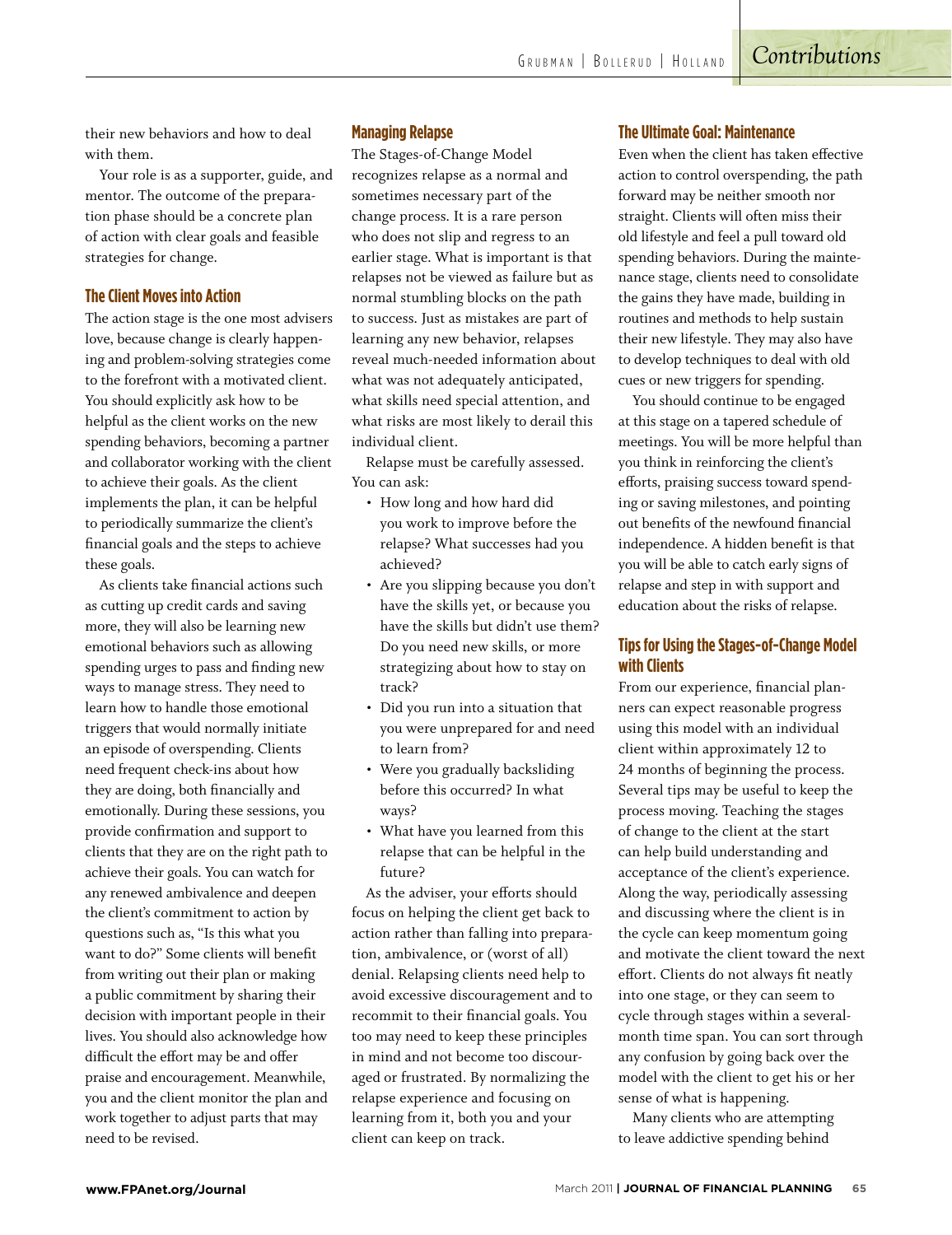will disclose emotional issues you may feel uncomfortable handling at times. They may talk about family stresses, an enabling spouse or parent, deep unhappiness they "medicate" by overspending, or fears of losing status or relationships based solely on materialism. The best approach is to involve a mental health therapist (not instead of your services but in collaboration with your services) $9$ , addressing the client's emotional issues while still pursuing good financial strategies. For clients entrenched in denial, willingness to work with a therapist is a favorable signal that you might work with them effectively later on.

 Some indicators that a therapy referral may be needed include:

• The client discloses significant past or present family issues painful

**"** Along the way, periodically<br>assessing and discussing where assessing and discussing where the client is in the cycle can keep momentum going and motivate the client toward the next effort. $JJ$ 

enough to halt progress during your meetings

- The client admits to other ongoing addictive behaviors (substance abuse, gambling, sex addiction) that go well beyond the overspending
- The fighting between spouses or partners is so uncomfortable that you feel overwhelmed, or you are worried about one or both partners' safety
- The client shows signs of anxiety or depression that seem severe enough to require a professional's expertise

 If you are unsure whether to involve a therapist, contact one to discuss the situation with him or her for some guidance and support.

## **A Client Example: Anna's Case**

Anna Jenkins's career as a nurse anesthetist provides her with excellent income and flexibility for raising her two daughters. When her husband died five years ago, Anna received \$450,000 in life insurance proceeds plus his retirement plan. Anna spent freely on special trips, renovation projects for her home, and cars for herself and her daughters. As a result, she has not only depleted the insurance proceeds but has even remortgaged her home. Now with a \$640,000 inheritance soon to arrive from her father's passing, Anna's brother

> refers her to Sharon Anderson, his financial adviser, in hopes of finally stopping her overspending.

 Anna shares her financial history with Sharon and articulates her goals: educate her daughters, travel, and retire in her 60s. Recognizing the need to be tactful about Anna's financial behaviors, Sharon begins with, "What do you enjoy about your

lifestyle and spending?" Anna confides that she uses money to make herself happy by having "best dressed" daughters, staying in nice accommodations, and selecting "the perfect curtains." When Sharon asks, "Do you have any concerns about spending?" Anna shares her worries about being a poor role model for her daughters and retiring without enough savings. She admits she often feels ashamed walking by the piano she bought that no one plays.

 Before Sharon agrees to work with Anna as a client, she gauges Anna's

willingness to work on her overspending. Sharon asks Anna, "On a scale of 1–10, how important is it for you to change your spending patterns in order to achieve your goals?" After a moment, Anna replies, "I'm probably at a 6." Sharon briefly describes the stages of change to Anna and reviews the Readiness Ruler with her (Figure 2). Sharon proposes that Anna might be in the ambivalence phase: "You love nice things and enjoy trips with the girls, but you acknowledge you have no retirement, the cushion of the life insurance proceeds is gone, and you're likely to repeat your mistakes with your upcoming inheritance." Sharon avoids making judgmental statements or confronting Anna with facts, projections, and arguments. Understanding Anna's place on the Readiness Ruler helps Sharon manage her own frustrations and plan realistically with her client. This approach allows Anna to think about her ambivalence; she becomes open to hearing about how she might address her overspending. They decide to meet again in a month to see where Anna is with regard to her spending. Sharon offers to review Anna's current financial status and her projected needs to understand Anna's financial picture.

 After several meetings, the light bulb goes on for Anna. She is amazed when she recognizes the disparity between her reality and her goals. She admits, "I better get to work!" Anna is now in the preparation stage, wanting to change but at a loss for how to go about it. Sharon and Anna discuss "need to haves" compared to "nice to haves." When Sharon shows the graph of how an overspending episode mirrors an addiction process, Anna breaks into tears and says, "I never realized others went through the same thing." Sharon suggests they initially meet monthly to create a budget and work together on changing Anna's spending habits. Anna agrees to the advisory engagement,